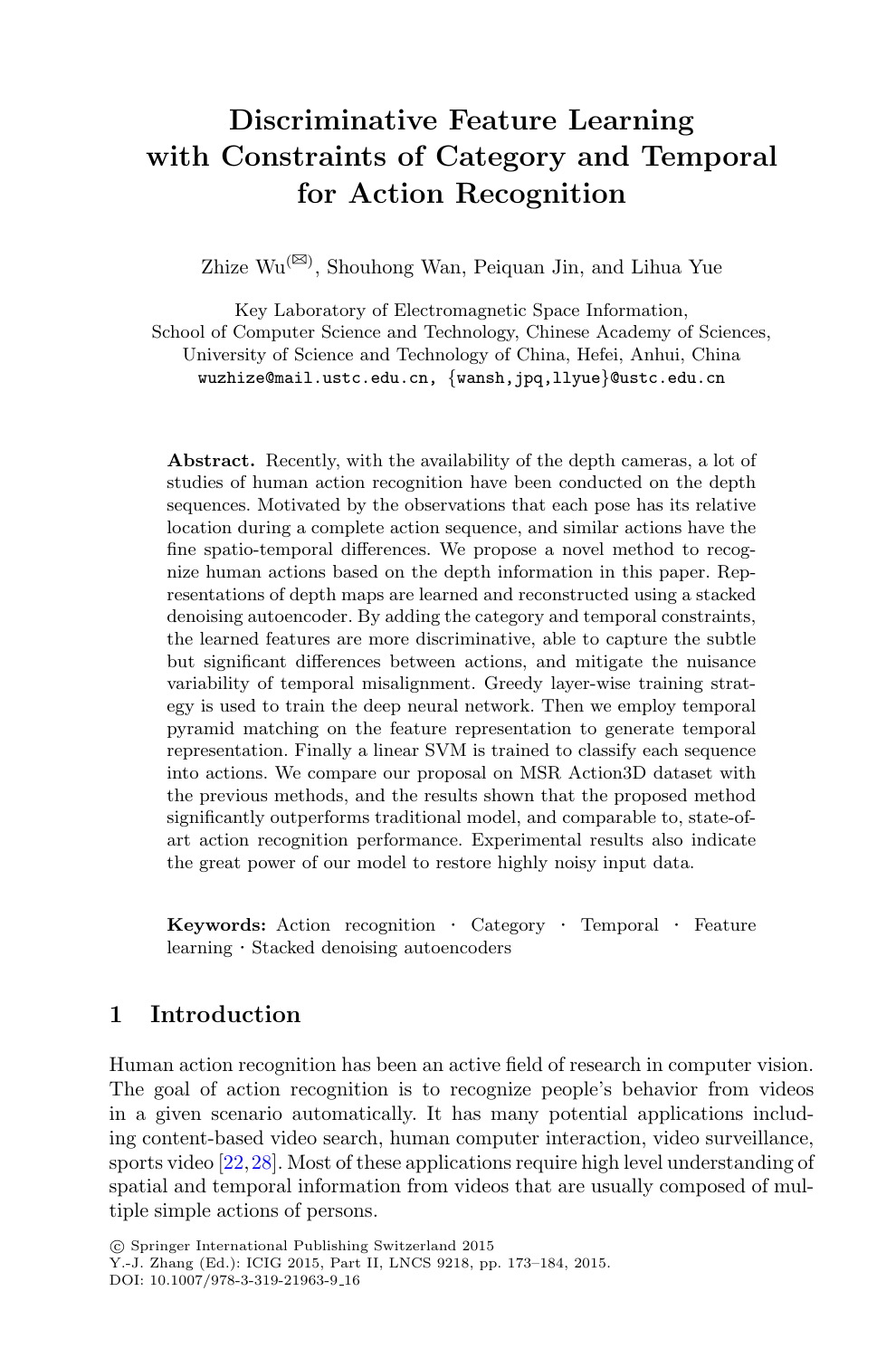Inferring high-level knowledge from a color video especially in a complex and unconstrained scene is very difficult and costful. However, the recent availability of depth cameras such as Kinect [\[18\]](#page-10-0) has tremendously improved the abilities to understand human activities. Depth maps have several advantages over traditional intensity sensors. First, depth sensors can obtain the holistic 3D structure of the human body, which is invariant to color and texture. Second, color and texture methods perform worse in the dim lighter and the shadows may bring ambiguity. But depth images are insensitive to changes in lighting conditions. Third, depth sensors greatly simplify the process of foreground extraction, removing plenty of noise and disturbance in the background [\[12](#page-10-1)[,14](#page-10-2)].

Furthermore, the 3D skeleton joint positions can be estimated from the depth map accurately following the work of Shotton *et al.* [\[18\]](#page-10-0). The extracted skeleton joints have strong representation power, which is more discerning and compact than depth or color sequences. Although with these benefits, two significant aspects arise when one employe joint features for depth-based action recognition. First, existing skeleton joints are not complete, some of the estimated joints are not reliable when the human body is partly in view, moreover, the overlapping of human limbs in some interactive actions can lead to the missing of some joints as well. Second, the action can be performed at difference paces and thus spanning different time durations, which largely influence the performance of action recognition, but it is very difficult to specify effective temporal alignment on action sequences.

To address these two challenging problems, we focus on learning feature, which is robust to the incomplete skeleton, and is mitigatory to the nuisance variability of temporal misalignment. Inspired by the satisfactory performance of previous work on exploring relative 3D joint features  $[4,7,22]$  $[4,7,22]$  $[4,7,22]$  $[4,7,22]$ , we propose a novel method to learn discriminative features from joint 3D features to recognize human actions. We build a deep neural network and employ denoising autoencoders, which has proved their strong abilities to reconstruct and denoise data, as the basic unit of our architecture. This work is also motivated by the observations that each pose has its relative location during a complete action sequence, similar actions have the subtle spatio-temporal differences, we simply add the category and temporal constraints on denoising autoencoders to fuse time-series, intra- and inter-class information into features. We stack the denoising autoencoders with category constraint and greedy layer-wise training strategy is used to train the model. Then we use temporal pyramid matching on the feature representation to generate temporal representation. Finally a linear SVM is trained to classify each sequence into actions. Experiments show that this algorithm achieves superior results.

The contributions of this paper are manifold. First, a new discriminative feature learning algorithm is proposed to recognize depth-based videos. Second, a novel category and temporal constraints are added into denoising autoencoders to preserve temporal, intra-and inter class information. Third, the experiments show that our model has a strong capacity to reconstruct and denoise corrupted data. The remainder of this paper is organized as follows. Section [2](#page-2-0) reviews the related work. Section [3](#page-3-0) describes the entire flow of our methodology to recognize actions. Section [4](#page-7-0) discusses the experimental results. Section [5](#page-9-0) concludes the paper.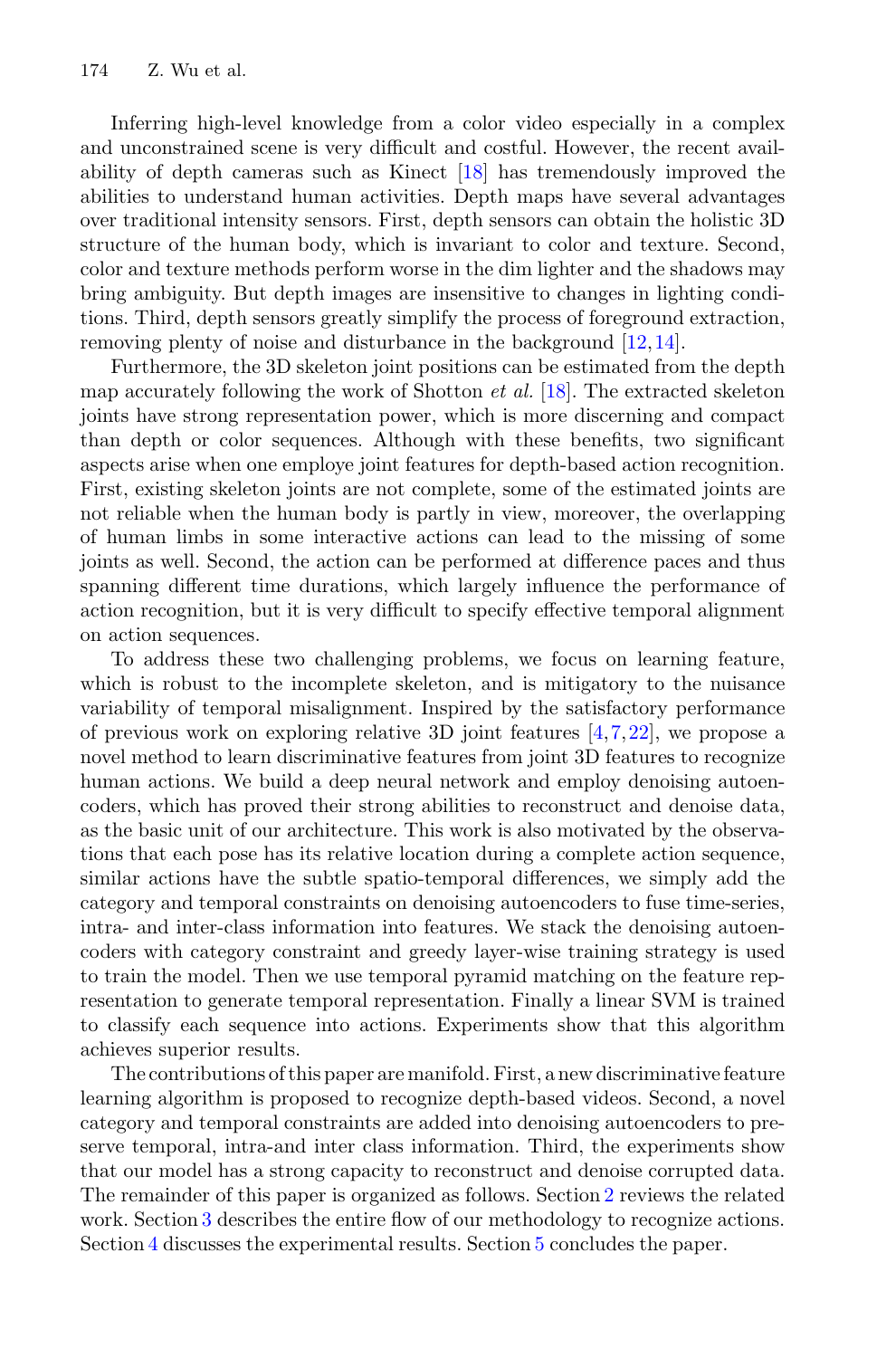### <span id="page-2-0"></span>**2 Related Work**

Since human motion can be considered as a continuous evolution of the spatial configuration of the segments or body posture. Therefore, effective representation of the body configuration and its dynamics over time has been the central to the research of human activity recognition.

Recently, low-level hand-crafted features have been designed to recognize human actions. Spatio-temporal salient points like STIP [\[7](#page-10-4)] or some local features, like Cuboids [\[4\]](#page-10-3), HOG/HOF [\[8](#page-10-5)] and SIFT [\[24](#page-11-2)] have been widely used. However, directly employ these original methods for color sequences on depth data is infeasible, mainly because of contamination of undefined depth points. In [\[14\]](#page-10-2) Omar and Zicheng conducted an experiment using MSR-Daily Activity Dataset  $[22]$  $[22]$  and found that 60% of the detected Dollar  $[4]$  interest points were fired on locations irrelevant to the action of interest and the corresponding classification accuracy is very low  $(52\%)$ . Therefore, recent methods for action recognition in depth sequences explore alternative features particularly for depth-based videos. Li *et al.* [\[11\]](#page-10-6) projected the depth map into three orthogonal planes and sampled representative 3D points to obtain a bag of 3D points. An action graph was deployed to model the dynamics of the salient postures. Lu *et al.* [\[25\]](#page-11-3) extracted spatio-temporal interest points from depth videos and built a cuboid similarity feature. Similarly, in [\[14](#page-10-2)], Omar and Zicheng quantized the 4D space and represented the possible directions for the 4D normal in order to build a histogram in the 4D space. Due to the temporal misalignment, Su *et al.* [\[19](#page-11-4)] introduced a metric to analyze the rate-invariant of trajectories on Riemannian Manifolds with application in visual speech recognition, Jiang Wang [\[23\]](#page-11-5) proposed a learning-based temporal alignment method, called maximum margin temporal warping (MMTW), to align two action sequences and measure their matching score.

As mentioned before, skeletal information has strong representation power. Lu *et al.* [\[26\]](#page-11-6) computed histograms of 3D joint locations, reprojected the extracted features using LDA [\[17](#page-10-7)], and clustered them into visual words. The temporal evolutions of these words were modeled by HMMs [\[15](#page-10-8)]. Jiang *et al.* [\[22\]](#page-11-0) combined skeleton and depth information to obtain Local Occupancy Patterns (LOP) at each joint and built a Fourier Temporal Pyramid, an actionlet ensemble was learn to represent the actions. Jiajia [\[12](#page-10-1)] proposed a dictionary learning algorithm adding the group sparsity and geometry constrains, obtain an over complete set of the input skeletal features. The Temporal Pyramid Matching was used for keeping the temporal information.

In a view of research of unsupervised feature learning  $[1,13,20]$  $[1,13,20]$  $[1,13,20]$  $[1,13,20]$ , which is a set of algorithms that attempt to learn a hierarchy of features by building high-level features from low-level ones. Some models such as CNN [\[10](#page-10-11)], DBN [\[5\]](#page-10-12) and Autoencoders [\[6\]](#page-10-13) have been shown to yield excellent results in several tasks, e.g. object recognition, natural language processing, and audio classification. One reason for the success of deep learning methods is that they usually learn to capture the posterior distribution of the underlying explanatory factors for the data [\[2\]](#page-10-14). However, their extension to the depth maps case is still an open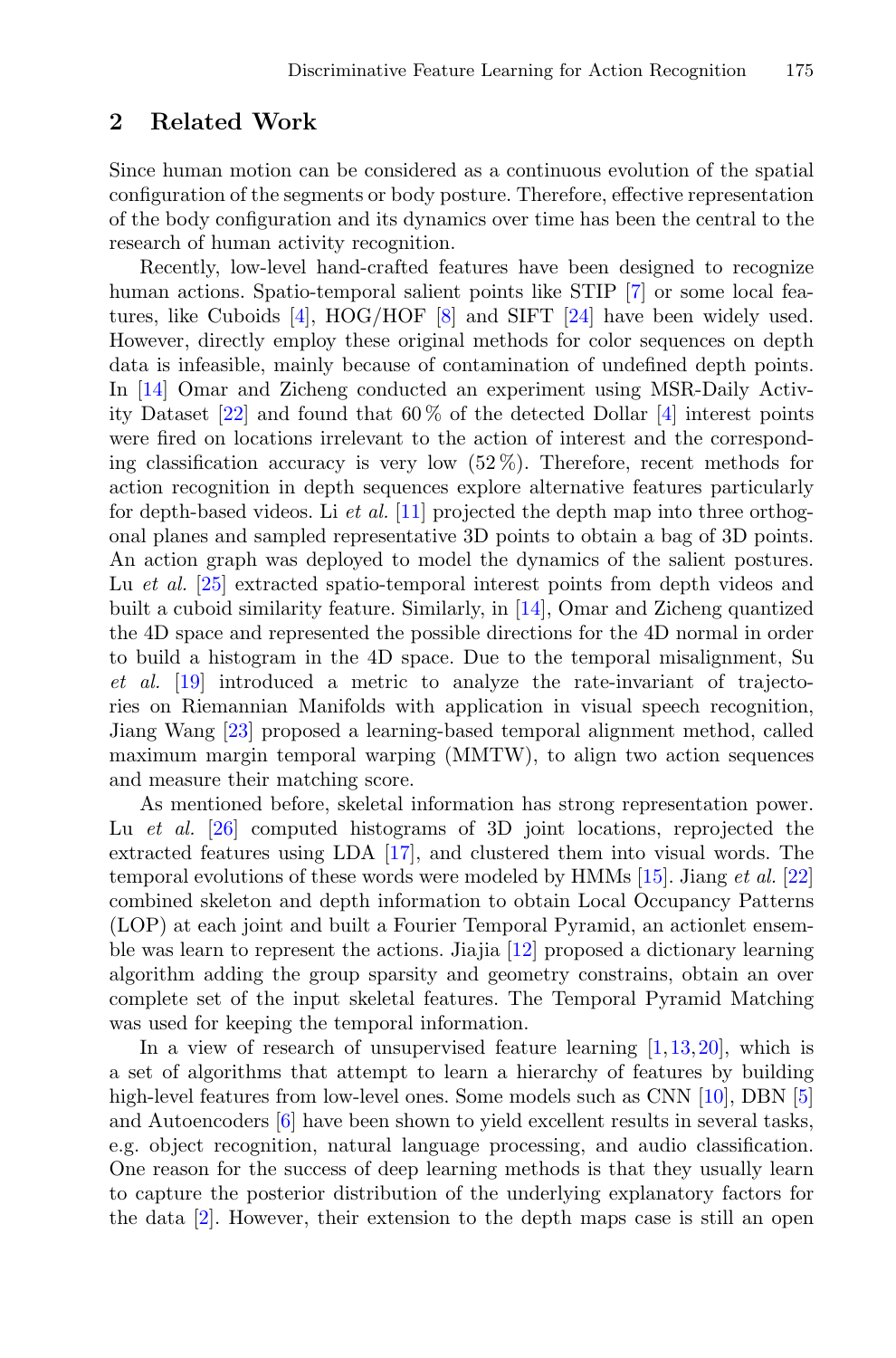issue. Therefore, rather than elaborately designing the hand-crafted features as in  $[14,16]$  $[14,16]$  $[14,16]$ , we choose to learn high level features from data, during the process of learning, we simply add the category and temporal constraints, in order to capture the small but significant differences between actions, and mitigate the nuisance variability of temporal misalignment. The experimental results further prove the feasibility and validity of this feature learning architecture.

## <span id="page-3-0"></span>**3 Proposed Method**

In this section, we will first describe the basic Denoising Autoencoders. Next, we will extend the model by adding the category and temporal constraints, to make the learned features more discriminative and obtain better accuracies for recognizing actions. Then we introduce the stacking techniques to build a deep architecture. Finally, we employ TPM (temporal pyramid matching) to generate the representation and do classification.

### **3.1 Denoising Autoencoders**

Autoencoders were proposed by Hinton  $[6]$  $[6]$  to recognize handwritten digits, which achieved the state of the art at that time. An autoencoder is a special kind of neural networks whose target values are equal to the input ones. A single-layer Autoencoder comprises two parts: **encoder** and **decoder**.

Encoder: The transformation function maps an input vector  $x$  into a hidden layer feature vector  $h$ . Its typical form is a non-linearity function. For each example  $x^{(i)}$  from a data set  $\{x^{(1)}, x^{(2)}, \ldots, x^{(n)}\}$ , we define:

$$
f_{\theta}(x^{(i)}) = s(Wx^{(i)} + b)
$$
 (1)

Decoder : The parameterized function maps the hidden layer feature vector h back to the input space, producing a reconstruction vector:

$$
g_{\theta}(h^{(i)}) = s(W^{'}h^{(i)} + c)
$$
\n(2)

The set of parameters of this model is  $\theta = \{W, W', b, c\}$ , where W and W' are the encoder and decoder weight matrices and  $b$  and  $c$  are the encoder and decoder bias vectors. It is worth mentioning the input vector  $x^{(i)}$  and the reconstruction vector  $r^{(i)}$  have the same dimension  $d_x$ , the hidden layer  $h^{(i)}$  has the dimension  $d_h$ , thus the size of W is the same as the size of transpose of W', which is  $d_h * d_x$ .

The basic autoencoders aim to minimize the reconstruction error of all samples:

$$
L_{AE}(\theta) = \sum_{i} L(x^{(i)}, g_{\theta}(f_{\theta}(x^{(i)})))
$$
\n(3)

In practice, the choice of function s is usually a sigmoid function  $s(x) = \frac{1}{1+e^{-x}}$ or a tanh function  $s(x) = \frac{e^x - e^{-x}}{e^x + e^{-x}}$  and the loss function L is usually a square loss function  $L(x, r) = ||x - r||^2$ .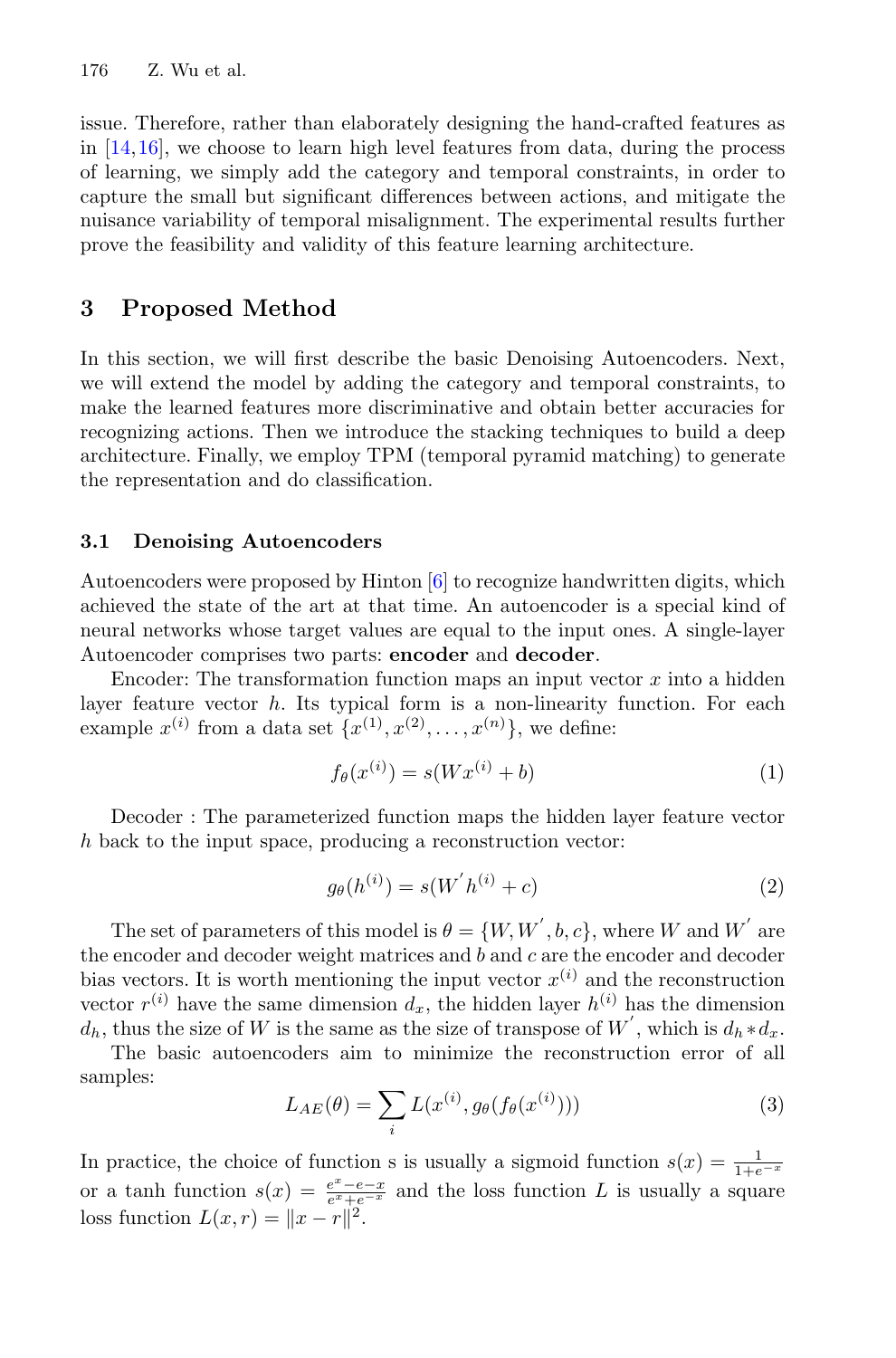Vincent [\[20\]](#page-11-7) proposed Stacked Denoising Autoencoders (SDA), exploring a strategy to denoise corrupted version of input data. The input  $x$  is first corrupted into  $\tilde{x}$  using stochastic mapping  $\tilde{x} \sim q(\tilde{x}|x)$ . This is like randomly selecting some nodes of the input and blinding them, that is, every node in the input layer has a possibility  $q$  to be switched to zero. The stochastic corrupted data is regarded as the input of next layer, see Fig. [1.](#page-4-0) This yields the following objective function:

$$
L_{DAE}(\theta) = \sum_{i} \mathbb{E}_{q(\tilde{x}|x)} \left[ L(x^{(i)}, g_{\theta}(f_{\theta}(x^{(i)}))) \right]
$$
(4)

where  $\mathbb{E}_{q(\tilde{x}|x)}[\cdot]$  is the expectation over corrupted examples  $\tilde{x}$  drawn from the corruption process  $q(\tilde{x}|x)$ .



<span id="page-4-0"></span>**Fig. 1.** The architecture of the denoising autoencoder. The input data *x* is stochastic corrupted into  $\tilde{x}$  by mapping function. The autoencoder then maps  $\tilde{x}$  to *h* and maps back *h* to *r*, the reconstruction result.  $L(x, r)$  is the reconstruction error measurement function.

The reason why DAE can denoise corrupted data is that the training data usually concentrate near a lower-dimensional manifold, yet most of the time the corruption vector is orthogonal to the manifold. The model learns to project the corrupted data back onto the manifold, thus denoising the input.

#### **3.2 Adding the Category and Temporal Constraints**

Though the features learned by the denoised autoencoders can be highly expressive, as we use the frame-level joint features as the input, all the temporal and category information are discarded. Merely using the model mentioned above, the unsupervised learned features cannot distinguish the significant small differences between similar actions.We modify the denoising autoencoders, adding the category and temporal constraints, to make the model capable of emphasizing the imparities in different actions.

Figure [2](#page-5-0) demonstrates our modified autoencoder. Based on the structure of denoising autoencoders, we add an extra target ct to the network where ct is a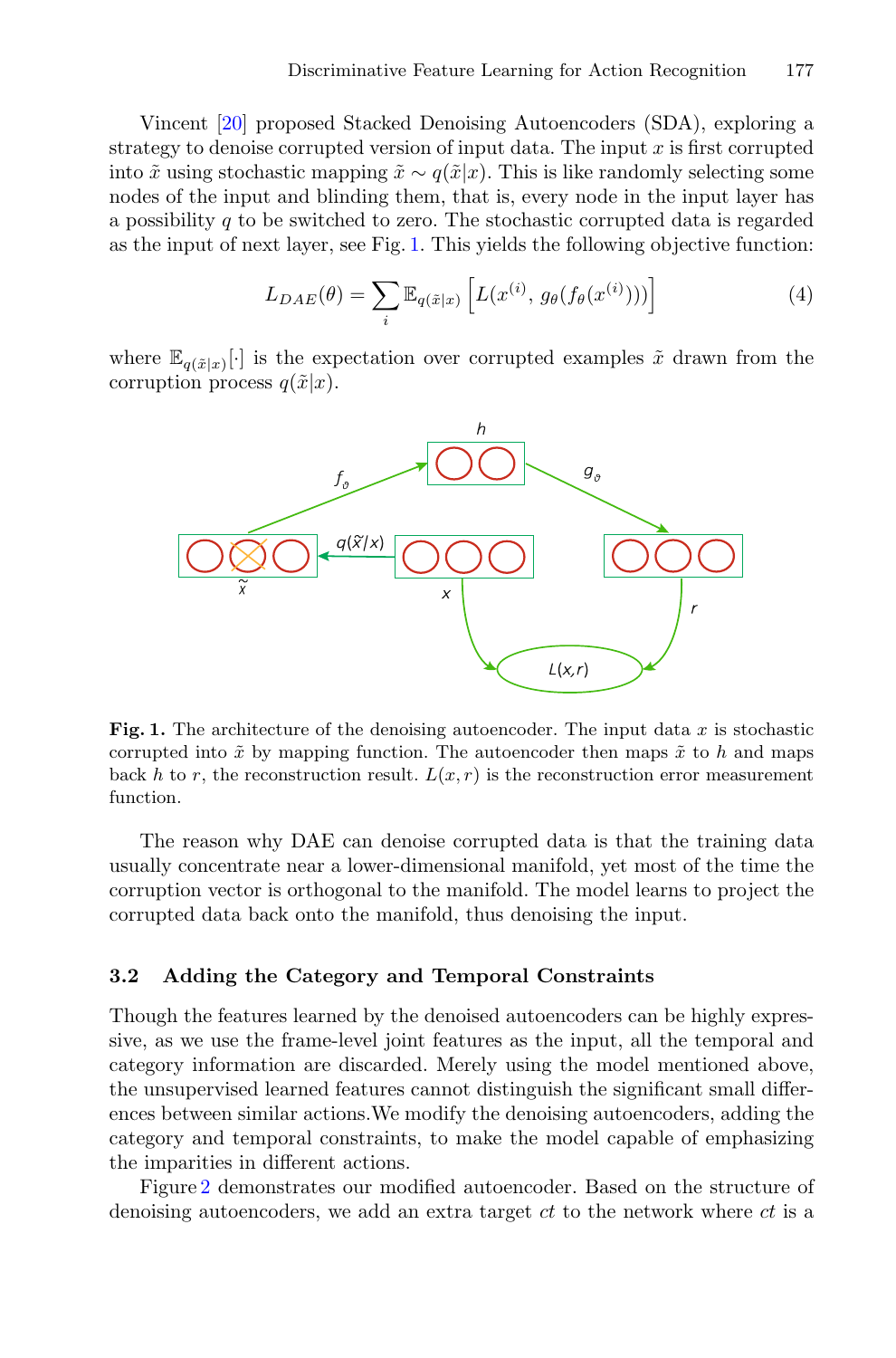

<span id="page-5-0"></span>Fig. 2. The architecture of the denoising autoencoder after adding category and temporal constraints. The green solid circular of *ct* indicates the temporal information, remaining is a standard unit vector, indicating the category of the video where the frame belongs. The hidden layer *h* attempts to reconstruct *x* and *ct* together, producing the reconstruction vector  $r_x$  and  $r_c t$ . The objective error function is  $L(ct, r_{ct}) + L(x, r_x)$ .

vector whose length equals to the action class number and 1,  $(d_c + 1)$ . The first element of vector  $ct$  is the current frame's relative temporal location in a action sequence, it is simply assigned with the proportion of the frame number and the length of sequence. And the rest of ct has only one nonzero element whose index indicates the action type of the video where the example frame belongs. In consequence, a category vector  $r_{ct}$  has to be reconstructed by the hidden layer h using a new mapping function  $g_{\theta ct}$ . Similarly,  $r_x$  is the reconstruction vector of x by the mapping function  $g_{\theta x}$ . The new training objective of the denoised autoencoder with category and temporal constraints (DAE CCT) is:

$$
L_{DAE\_CCT}(\theta) = \sum_{i} \mathbb{E}_{q(\tilde{x}|x)} \left[ L(x^{(i)}, g_{\theta x}(f_{\theta}(x^{(i)}))) + \lambda L(ct^{(i)}, g_{\theta ct}(f_{\theta}(x^{(i)}))) \right]
$$
\n(5)

where  $\lambda$  is a hyper-parameter controlling the strength of the category and temporal regularization. It can be optimized by stochastic gradient descent, analogous to the process of optimizing traditional autoencoders.

The reason why we use a regularization term rather than directly learn the class labels as targets is that the input is the joint vector for one frame, yet the class labels are for the whole video. Apparently there are some similar postures among actions. For example, the *stand and put the hands down* posture appears at the beginning of almost all actions. Training the same posture for different labels will lead to trivial results. The regularization term establishes a trade-off between preserving category and temporal information and reconstructing the input data.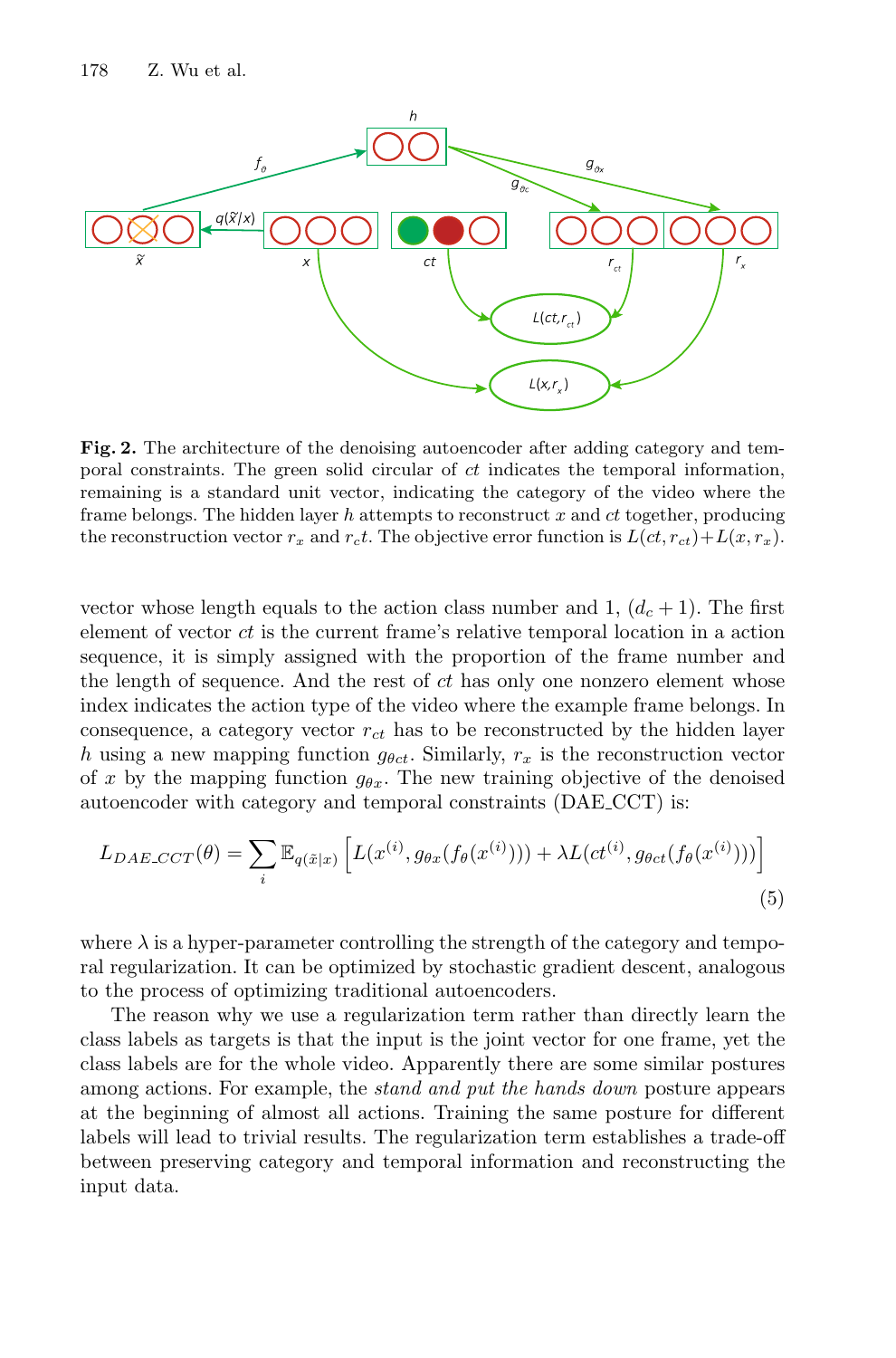### **3.3 Stacked Architecture**

By stacking several layers of denoising autoencoders with the category constraint,we build a deep neural network with great expressive power. Greedy layer-wise training is employed: we first train the first layer to get the encoding function  $f_1$ , then apply it on the clean input to compute the output value, which is used to train the second layer autoencoder to learn  $f_2$ . The process is iteratively conducted. At last we fine-tune the deep neural network as in Fig. [3.](#page-6-0) We use the output of the last autoencoder as the output for the stacked architecture.



<span id="page-6-0"></span>**Fig. 3.** Fine tuning of the stacking architecture. Each layer autoencoder is trained successively to obtain the encoding and decoding functions, which are used to initialize the parameters of the stacking architecture. All parameters are fine tuning to minimize the reconstruction error  $L(x, r)$ , by performing gradient descent. The structure inside the dotted box is the model to extract features and the deepest hidden layer *h*<sup>3</sup> is the final representation we seek.

#### **3.4 Feature Representation and Classification**

To represent dynamic feature of a whole action sequence, a temporal pyramid matching (TPM) [\[12](#page-10-1)] is employed. Motivated by Spatial Pyramid Matching (SPM) [\[9\]](#page-10-16), a max pooling function is used to generate the multiscale structure. We recursively partition the video sequence into increasingly finer segments along the temporal direction and use max pooling to generate histograms from each sub-region. Typically, 4 levels with each containing 1, 2, 4 and 8 segments are used. The final feature is the concatenation of histograms from all segments. After the final representation for each video is obtained, a multi-class linear SVM [\[3](#page-10-17)] is used to speed up the training and testing, results will be discussed in the next section.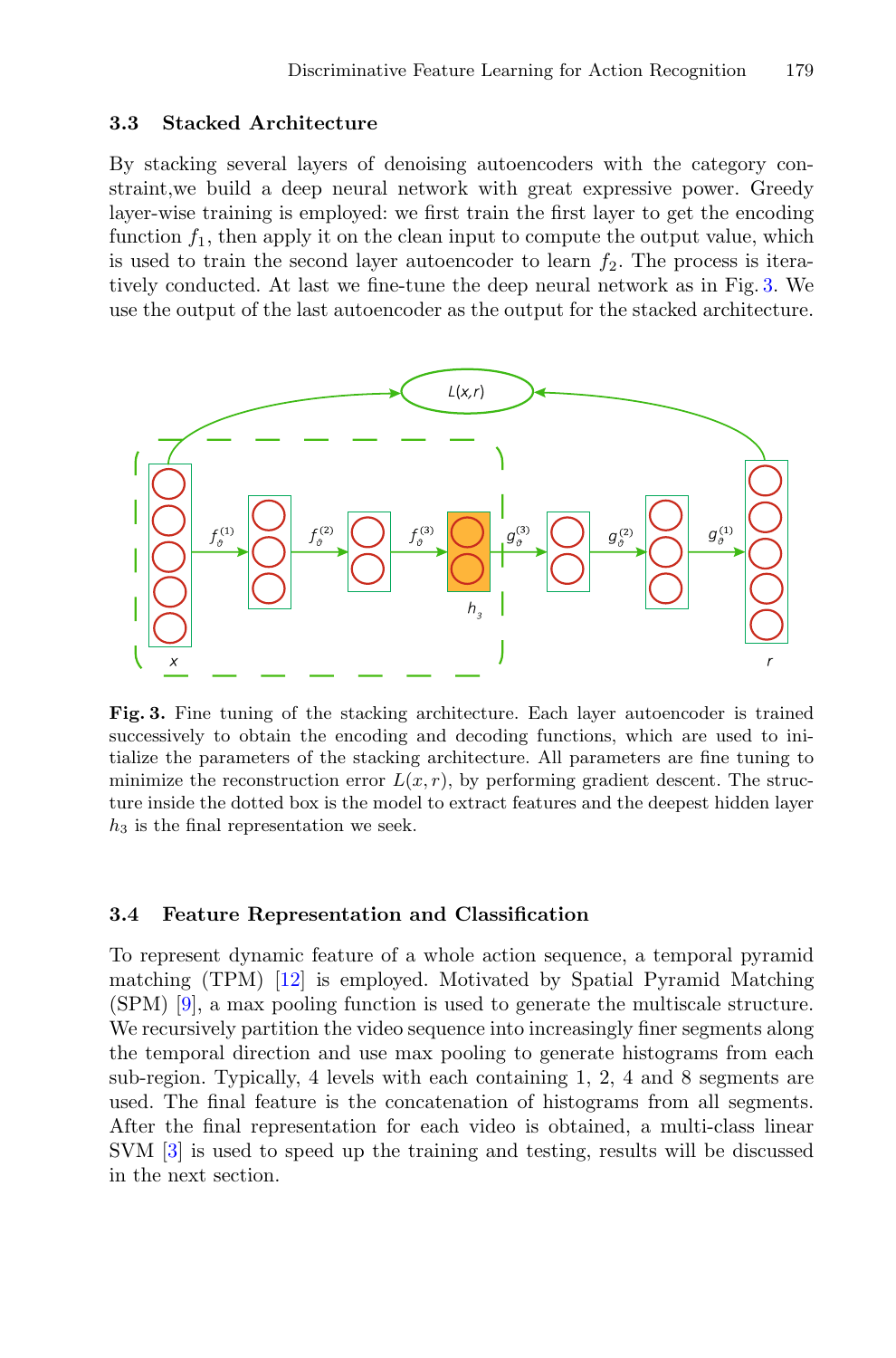# <span id="page-7-0"></span>**4 Experimental Results**

We evaluate our proposal on a depth-based action recognition dataset, MSR Action3D dataset [\[11](#page-10-6)]. We compare our algorithm with the previous methods, and the emperimental results shown that the proposed method significantly outperforms traditional model, and attain better than, or comparable to, state-of-art action recognition performance. We also reveal the strong denoising capability of our method to reconstruct noisy 3D joint sequences. In all experiments, we train a deep architecture stacked by two autoencoders, where the first one contains 200 nodes in the hidden layer and the second one contains 400 nodes in the hidden layer. We penalize the average output  $\bar{h}_i$  of the second autoencoder and pushing it to 0.1, in order to add some sparsity to the model and learn an overcompleted representation of joint features. The parameter  $\lambda$  is experimentally assigned to 1.3.

### **4.1 MSR Action3D Dataset**

MSR Action3D dataset [\[11](#page-10-6)] is an action dataset of depth sequences captured by a depth camera. The dataset contains 20 actions: *high arm wave, horizontal arm wave, hammer, hand catch, forward punch, high throw, draw x, draw tick, draw circle, hand clap, two hand wave, sideboxing, bend, forward kick, side kick, jogging, tennis swing, tennis serve, golf swing, pick up & throw*. Each action is performed by 10 subjects, each subject performs each action 2 or 3 times. There are 567 depth map sequences in total. Some examples of the depth map sequences are shown in Fig. [4.](#page-7-1) The provided skeleton data is used to train and test our model.



**Fig. 4.** Sample frames of the MSR-Action3D dataset

<span id="page-7-1"></span>We use the same experimental setting as in [\[22](#page-11-0)], half of the subjects are used for training and the rest half for testing. We compare with several recent methods and summarize the results in Table. [1.](#page-8-0) The recognition accuracy is computed by running the experiments 10 times and taking the average of each experiments accuracy. We obtain a recognition accuracy of 88.6 %, which is slightly lower than the state-of-the-art result  $(88.9\% \; [14])$  $(88.9\% \; [14])$  $(88.9\% \; [14])$  by  $0.3\%$ .

The confusion matrix is shown in Fig. [5.](#page-8-1) The proposed method performs very well on most of the actions. Some actions, such as catch and wave, are too similar to each other for the proposed method to capture the difference.

We also compare the recognition accuracy for each action of our stacked denosing autoencoders with and without the category and temporal constraints, correspondingly named DAE CCT, DAE, in Fig. [6,](#page-8-2) and superiority is apparent for the most of the actions. The recognition accuracy rate is significantly improved  $7\%$  from  $81.6\%$  after adding the category and temporal constraints.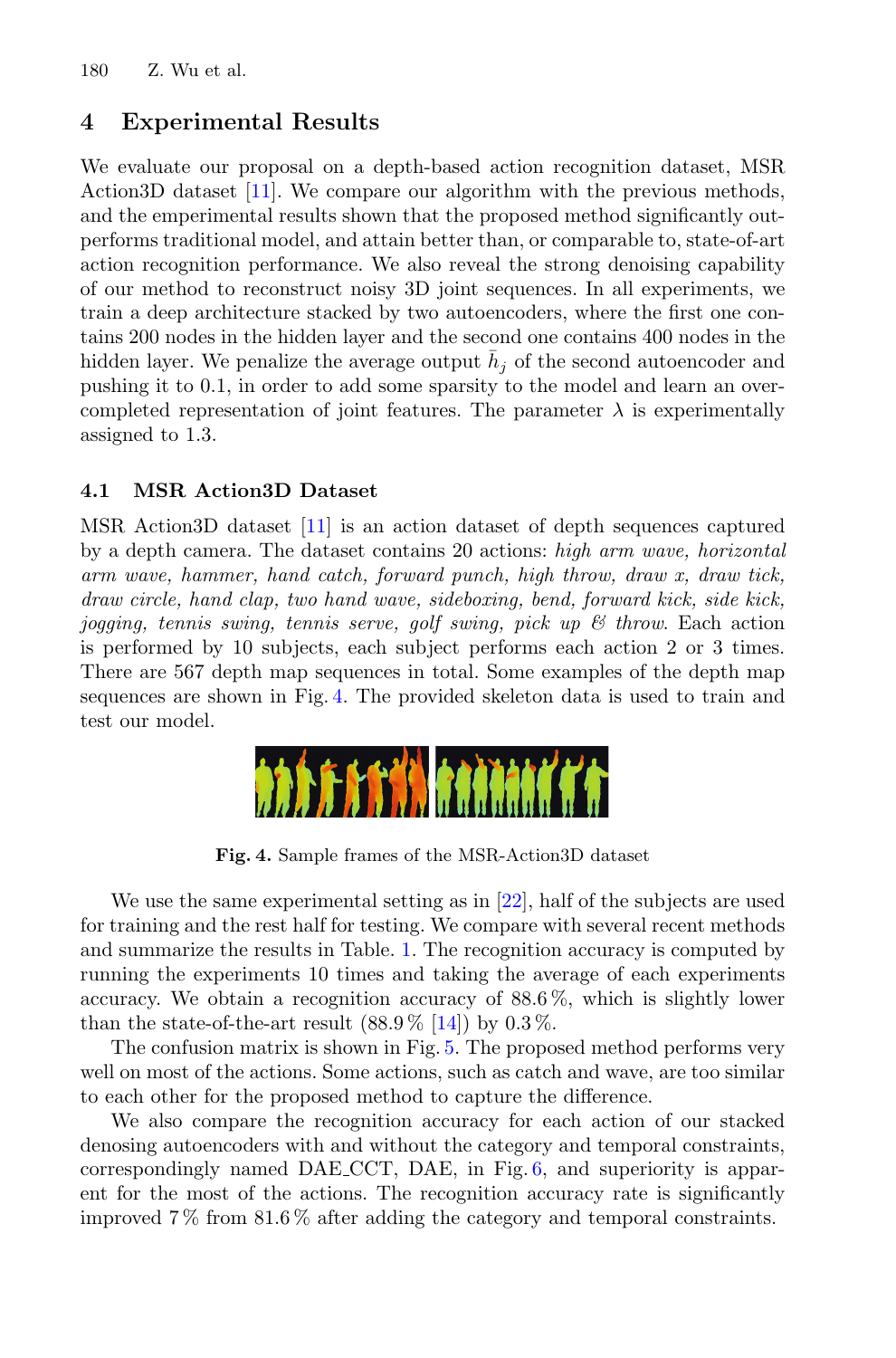| Method                                | Accuracy |
|---------------------------------------|----------|
| Recurrent Neural Network [13]         | 0.425    |
| $STIP [7] + BOW$                      | 0.696    |
| Action Graph on Bag of 3D Points [11] | 0.747    |
| Eigenjoints [27]                      | 0.823    |
| Random Occupy Pattern [21]            | 0.865    |
| Actionlet Ensemble [22]               | 0.882    |
| HON4D $[14]$ + $D_{desc}$             | 0.889    |
| Hidden Markov Model                   | 0.63     |
| Dynamic Temporal Warping              | 0.54     |
| Proposed Method (without constraints) | 0.820    |
| Proposed Method (DAE_CCT)             | 0.886    |

<span id="page-8-0"></span>**Table 1.** Comparison of recognition rate on MSR Action3D Dataset



<span id="page-8-1"></span>**Fig. 5.** Confusion matrix of the **DAE CCT** on MSR Action3D dataset.



<span id="page-8-2"></span>**Fig. 6.** Comparison of the recognition accuracy for each action before and after adding the category and temporal constraints, named **DAE**, **DAE CCT** correspondingly.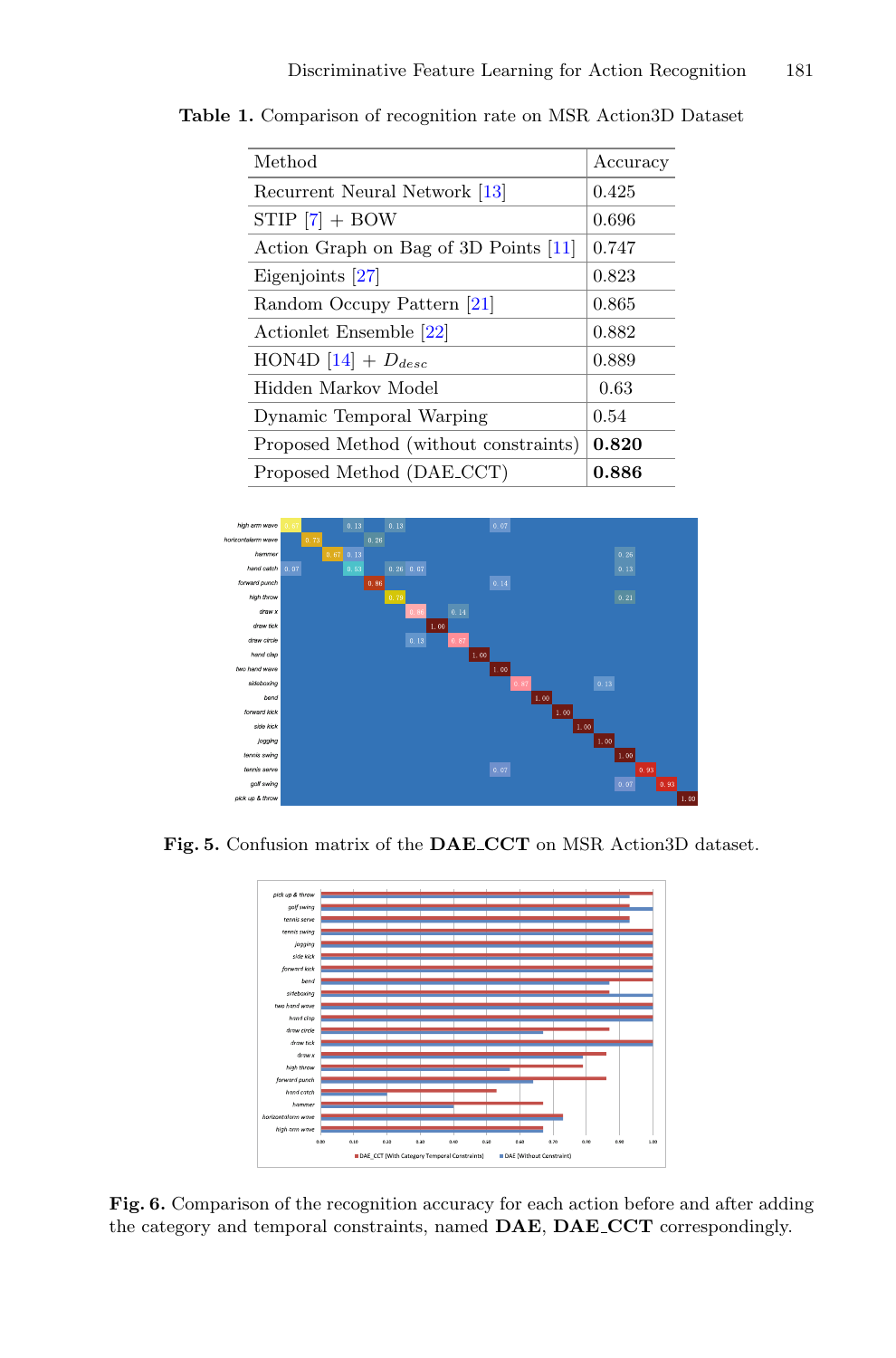

<span id="page-9-1"></span>Fig. 7. Examples showing the capability of our model to denoise corrupted data. Top: the corrupted input 3D joint sequence *high arm wave* from MSR Action3D dataset. Bottom: the reconstructed 3D joint sequence

### **4.2 Capability to Denoise Corrupted Data**

The proposed model also has the strong capability to reconstruct realistic data from corrupted input. The top row of Fig. [7](#page-9-1) is an action sequence *high arm wave* selected from MSR Action3D dataset. In order to better demonstrate our algorithm efficiency, we add some Gaussian noise to the joint positions and leave out joints randomly. The bottom row is the reconstruction action sequence, where we can observe that the missing joints are all restored via our model and the motions are more natural and fluent than before.

# <span id="page-9-0"></span>**5 Conclusion**

This paper presented a novel feature learning methodology for human action recognition with depth cameras. To better represent the 3D joint features, a deep stacked denoising autoencoder that incorporated with the category and temporal constraints were proposed. The proposed model is capable of capturing subtle spatio-temporal details between actions, robust to the noises and errors in the joints positions. The experiments demonstrated the effectiveness and robustness of the proposed approach. In the future, we aim to integrate the more precise temporal information into our feature learning architecture.

**Acknowledgments.** This work was supported by the National Natural Science Foundation of China (Grant No. 61272317) and the General Program of Natural Science Foundation of Anhui of China (Grant No. 1208085MF90).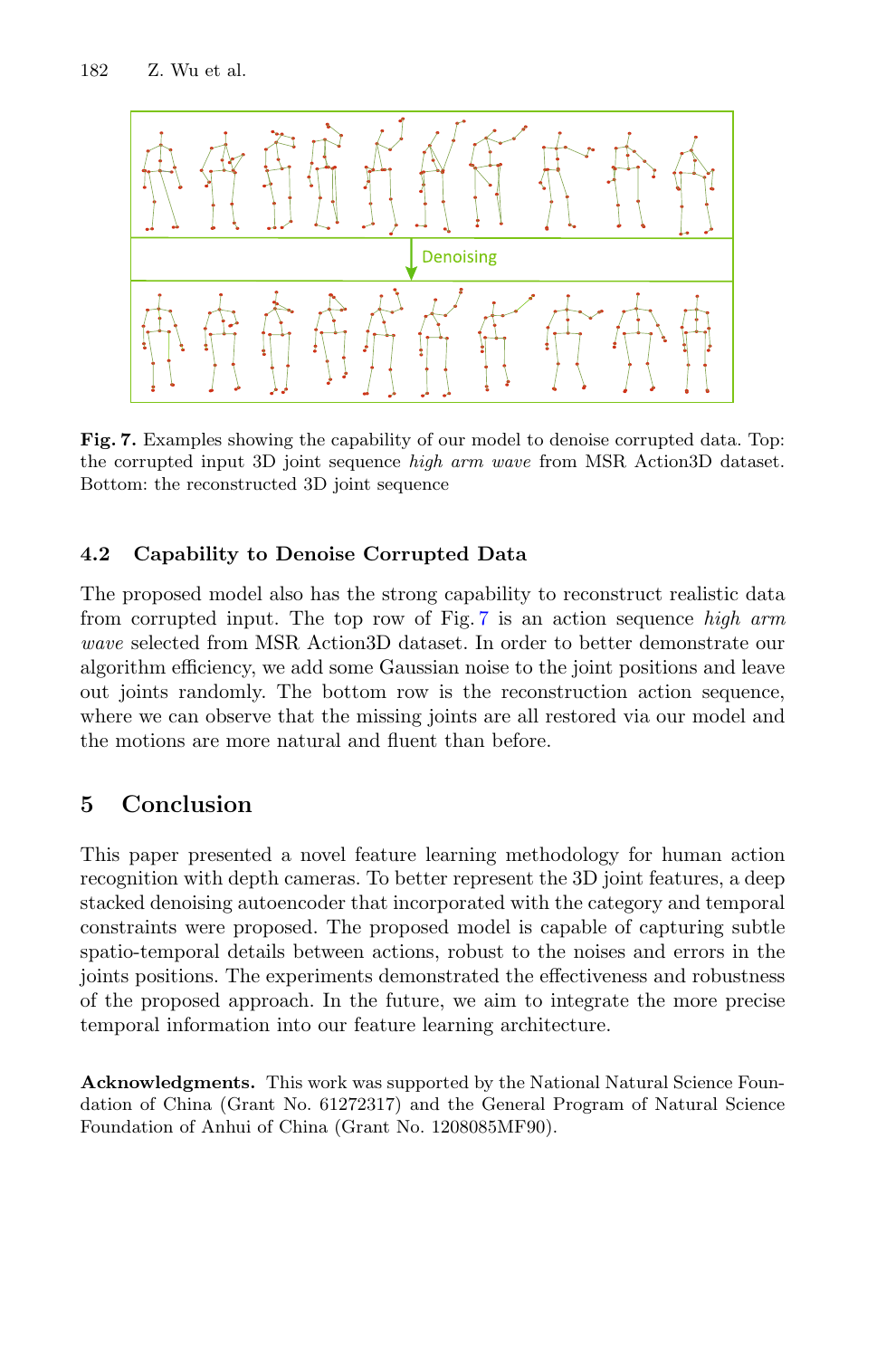# <span id="page-10-9"></span>**References**

- 1. Bengio, Y.: Learning deep architectures for AI. Found. Trends® Mach. Learn. **2**(1), 1–127 (2009)
- <span id="page-10-14"></span>2. Bengio, Y., Courville, A., Vincent, P.: Representation learning: a review and new perspectives. IEEE Trans. Pattern Anal. Mach. Intell. **35**(8), 1798–1828 (2013)
- <span id="page-10-17"></span>3. Chang, C.-C., Lin, C.-J.: Libsvm: a library for support vector machines. ACM Trans. Intell. Syst. Technol. (TIST) **2**(3), 27 (2011)
- <span id="page-10-3"></span>4. Dollár, P., Rabaud, V., Cottrell, G., Belongie, S.: Behavior recognition via sparse spatio-temporal features. In: 2nd Joint IEEE International Workshop on Visual Surveillance and Performance Evaluation of Tracking and Surveillance, 2005, pp. 65–72. IEEE (2005)
- <span id="page-10-12"></span>5. Hinton, G., Osindero, S., Teh, Y.-W.: A fast learning algorithm for deep belief nets. Neural Comput. **18**(7), 1527–1554 (2006)
- <span id="page-10-13"></span>6. Hinton, G.E., Salakhutdinov, R.R.: Reducing the dimensionality of data with neural networks. Science **313**(5786), 504–507 (2006)
- <span id="page-10-4"></span>7. Laptev, I.: On space-time interest points. Int. J. Comput. Vis. **64**(2–3), 107–123 (2005)
- <span id="page-10-5"></span>8. Laptev, I., Marszalek, M., Schmid, C., Rozenfeld, B.: Learning realistic human actions from movies. In: IEEE Conference on Computer Vision and Pattern Recognition, CVPR 2008, pp. 1–8. IEEE (2008)
- <span id="page-10-16"></span>9. Lazebnik, S., Schmid, C., Ponce, J.: Beyond bags of features: spatial pyramid matching for recognizing natural scene categories. In: 2006 IEEE Computer Society Conference on Computer Vision and Pattern Recognition, vol. 2, pp. 2169–2178. IEEE (2006)
- <span id="page-10-11"></span>10. LeCun, Y., Bottou, L., Bengio, Y., Haffner, P.: Gradient-based learning applied to document recognition. Proc. IEEE **86**(11), 2278–2324 (1998)
- <span id="page-10-6"></span>11. Li, W., Zhang, Z., Liu, Z.: Action recognition based on a bag of 3d points. In: 2010 IEEE Computer Society Conference on Computer Vision and Pattern Recognition Workshops (CVPRW), pp. 9–14. IEEE (2010)
- <span id="page-10-1"></span>12. Luo, J., Wang, W., Qi, H.: Group sparsity and geometry constrained dictionary learning for action recognition from depth maps. In: 2013 IEEE International Conference on Computer Vision (ICCV), pp. 1809–1816. IEEE (2013)
- <span id="page-10-10"></span>13. Martens, J., Sutskever, I.: Learning recurrent neural networks with hessian-free optimization. In: Proceedings of the 28th International Conference on Machine Learning (ICML-11), pp. 1033–1040 (2011)
- <span id="page-10-2"></span>14. Oreifej, O., Liu, Z.: Hon4d: histogram of oriented 4d normals for activity recognition from depth sequences. In: 2013 IEEE Conference on Computer Vision and Pattern Recognition (CVPR), pp. 716–723. IEEE (2013)
- <span id="page-10-8"></span>15. Rabiner, L.: A tutorial on hidden markov models and selected applications in speech recognition. Proc. IEEE **77**(2), 257–286 (1989)
- <span id="page-10-15"></span>16. Sang, R., Jin, P., Wan, S.: Discriminative feature learning for action recognition using a stacked denoising autoencoder. In: Pan, J.-S., Snasel, V., Corchado, E.S., Abraham, A., Wang, S.-L. (eds.) Intelligent Data Analysis and Its Applications, Volume I. AISC, vol. 297, pp. 521–531. Springer, Heidelberg (2014)
- <span id="page-10-7"></span>17. Scholkopft, B., Mullert, K.-R.: Fisher discriminant analysis with kernels. In: Proceedings of the 1999 IEEE Signal Processing Society Workshop Neural Networks for Signal Processing IX, Madison, WI, USA, pp. 23–25 (1999)
- <span id="page-10-0"></span>18. Shotton, J., Sharp, T., Kipman, A., Fitzgibbon, A., Finocchio, M., Blake, A., Cook, M., Moore, R.: Real-time human pose recognition in parts from single depth images. Commun. ACM **56**(1), 116–124 (2013)